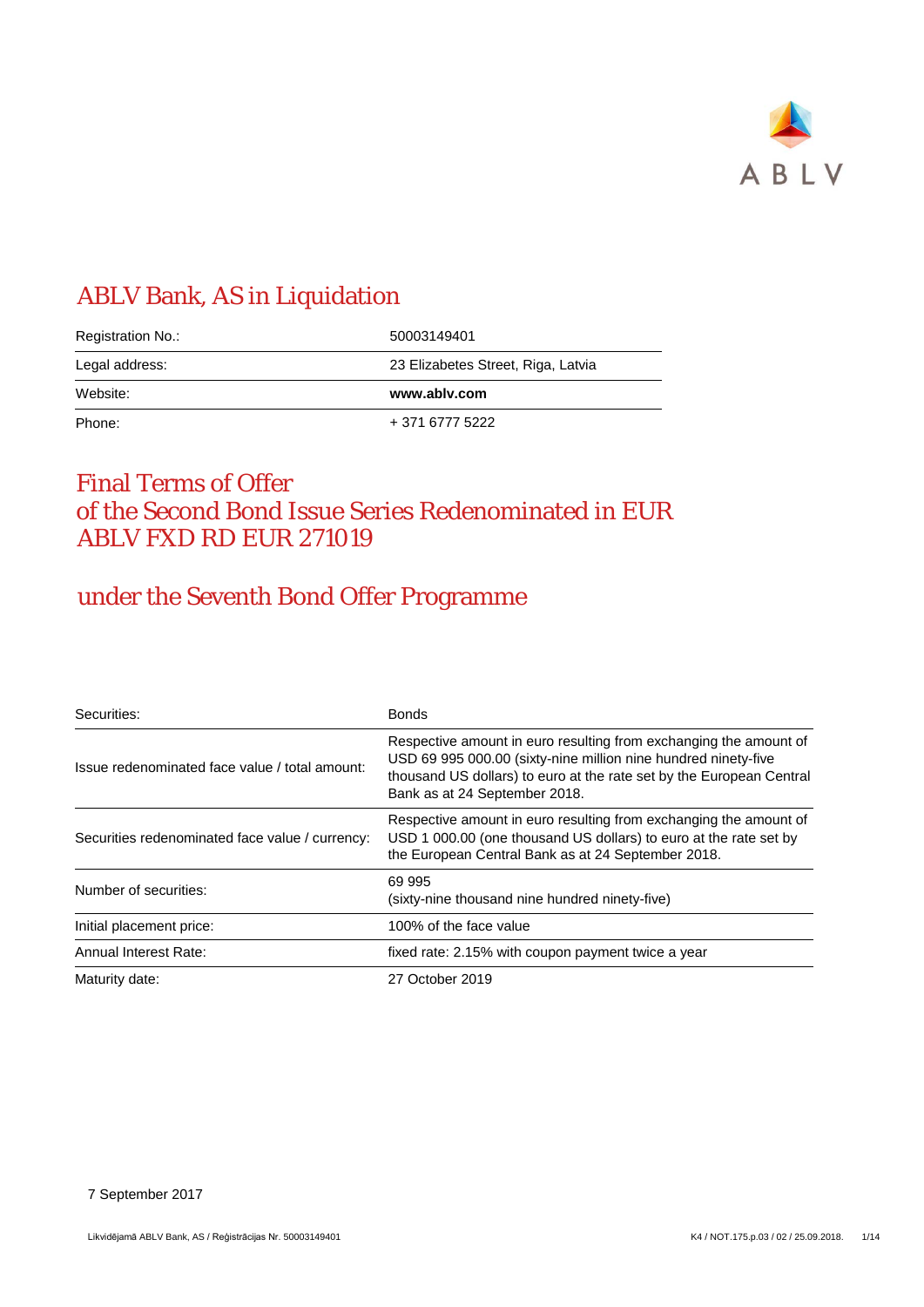## TABLE OF CONTENTS

| 2. |                                                                                                |  |
|----|------------------------------------------------------------------------------------------------|--|
| 3. | Information about the Second Bond Issue Series Redenominated in EUR - ABLV FXD RD EUR 271019 3 |  |
| 4. |                                                                                                |  |
| 5. |                                                                                                |  |
| 6. |                                                                                                |  |
| 7. |                                                                                                |  |
| 8. |                                                                                                |  |
| 9. |                                                                                                |  |
|    |                                                                                                |  |

Appendixes include the Bond issue summary and the sample order form to be submitted by the Investor to conclude the financial instruments transaction. Appendix 1: Bond issue summary.

Appendix 2: "Financial Instrument' Trade Order" form.

The Final Terms are prepared in accordance with the requirements of paragraph 4 of article 5 of the Directive 2003/71/EC of the European Parliament and of the Council.

The Final Terms shall be read together with ABLV Bank, AS in liquidation Base Prospectus of the Seventh Bond Offer Programme. The Base Prospectus is published at the Issuer's website **www.ablv.com**. Full information on the Issuer and the Bond issue can be only obtained reading the Base Prospectus together with the Final Terms. The Bond issue summary is appended to these Final Terms.

#### **Notice**

Before making a decision on investing in the Bonds, any Investor shall independently and, if necessary, engaging an advisor, generally assess the information provided in the Base Prospectus and these Final Terms.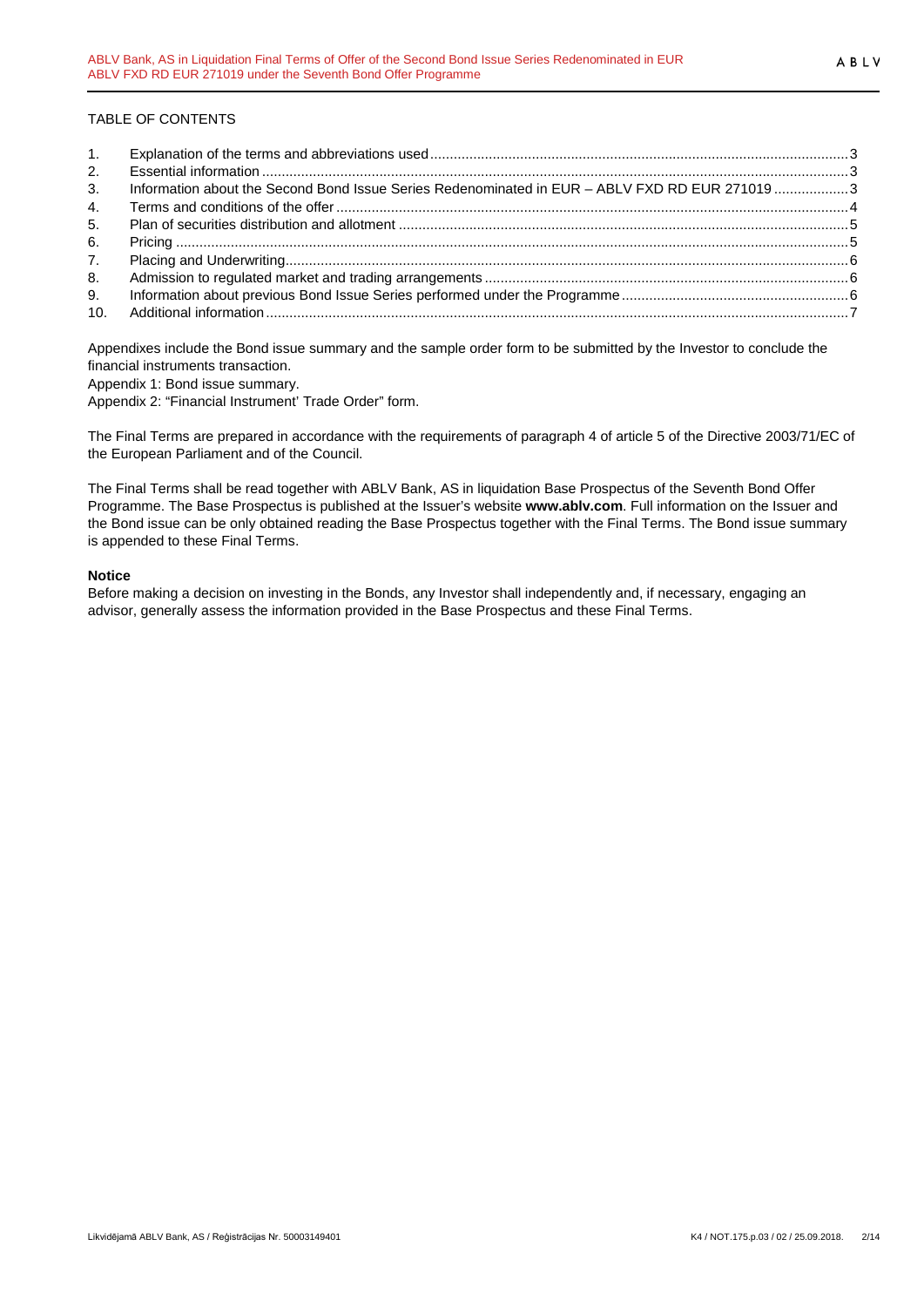#### <span id="page-2-0"></span>**1. Explanation of the terms and abbreviations used**

**LCD** — joint stock company "Latvian Central Depository" (business name from September 18, 2017– NASDAQ CSD SE), unified registration number: 40003242879, legal address: 1 Vaļņu Street, Riga, Latvia.

**Second Bond Issue Series Redenominated in EUR** or **ABLV FXD RD EUR 271019** – the Bonds that are issued pursuant to ABLV Bank, AS in liquidation Base Prospectus of the Seventh Bond Offer Programme and these Final Terms of Offer.

**Note:** the other terms and abbreviations used correspond to those included in the Base Prospectus.

#### <span id="page-2-1"></span>**2. Essential information**

2.1. Interest of natural and legal persons involved in the issue/ offer N/A

#### 2.2. Reasons for the offer

Objective of the Second Bond Issue Series Redenominated in EUR shall be raising of funds that the Issuer will use for financing its operating activities, including without limitation:

- improvement of the ABLV Bank, AS in liquidation assets' and liabilities' distribution into maturity bands;
- increase and maintenance of the liquidity level required for activities of ABLV Bank, AS in liquidation.

#### <span id="page-2-2"></span>**3. Information about the Second Bond Issue Series Redenominated in EUR – ABLV FXD RD EUR 271019 (under the Seventh Bond Offer Programme)**

| Issuer:                                                     | ABLV Bank, AS in liquidation                                                                                                                                                                                                                                                                                                                                                                                                               |
|-------------------------------------------------------------|--------------------------------------------------------------------------------------------------------------------------------------------------------------------------------------------------------------------------------------------------------------------------------------------------------------------------------------------------------------------------------------------------------------------------------------------|
| Securities:                                                 | <b>Bonds</b>                                                                                                                                                                                                                                                                                                                                                                                                                               |
| ISIN:                                                       | LV0000880052                                                                                                                                                                                                                                                                                                                                                                                                                               |
| Type of securities:                                         | In bearer form                                                                                                                                                                                                                                                                                                                                                                                                                             |
| Class of securities:                                        | Without restraint on alienation                                                                                                                                                                                                                                                                                                                                                                                                            |
| Collateral:                                                 | Not secured with pledge                                                                                                                                                                                                                                                                                                                                                                                                                    |
| Depository:                                                 | Nasdaq CSD SE                                                                                                                                                                                                                                                                                                                                                                                                                              |
| Regulated market:                                           | Stock Exchange Nasdaq Riga<br><b>Baltic Bond List</b>                                                                                                                                                                                                                                                                                                                                                                                      |
| Currency of the Bond issue after redenomination:            | EUR (euro)                                                                                                                                                                                                                                                                                                                                                                                                                                 |
| Redenominated face value/total amount of the Bond<br>issue: | Respective amount in euro resulting from exchanging the amount of<br>USD 69 995 000.00 (sixty-nine million nine hundred ninety-five thousand<br>US dollars) to euro at the rate set by the European Central Bank as at<br>24 September 2018.                                                                                                                                                                                               |
| Bond redenominated Face Value:                              | Respective amount in euro resulting from exchanging the amount of<br>USD 1 000.00 (one thousand US dollars) to euro at the rate set by the<br>European Central Bank as at 24 September 2018.                                                                                                                                                                                                                                               |
| Number of the Bonds:                                        | 69 9951<br>(sixty-nine thousand nine hundred ninety-five)                                                                                                                                                                                                                                                                                                                                                                                  |
| <b>Annual Interest Rate:</b>                                | Fixed: 2.15%<br>(two and 15/100 percent)                                                                                                                                                                                                                                                                                                                                                                                                   |
| Date of the Interest Income calculation:                    | 5 working days before the Interest Income payment date                                                                                                                                                                                                                                                                                                                                                                                     |
| Frequency and dates of the Interest Income payments         | Twice a year: on 27 October and 27 April,<br>starting from 27 April 2018, ending on 27 October 2019                                                                                                                                                                                                                                                                                                                                        |
| Maturity date of the Bonds:                                 | 27 October 2019                                                                                                                                                                                                                                                                                                                                                                                                                            |
| Premature redemption<br>(call option):                      | The Issuer shall be entitled to prematurely redeem the part of the<br>Bond issue the initial placement of which was not performed;<br>The Issuer shall be entitled to prematurely redeem the Bonds that the<br>Issuer purchased in the secondary securities market or acquired<br>otherwise in compliance with provisions of the normative acts,<br>provided that normative acts contain no limitations with regard to such<br>redemption. |
| Early repayment claim<br>(put option):                      | The Investor shall not be entitled to claim the Face Value and accrued<br>interest to be repaid by the Issuer before maturity.                                                                                                                                                                                                                                                                                                             |
| Arrangements for the amortisation of the loan:              | N/A                                                                                                                                                                                                                                                                                                                                                                                                                                        |
| Information on yield:                                       | Fixed interest rate is set for the Bonds. The Bond yield does not depend<br>on the changes in the base interest rate in the interbank market.                                                                                                                                                                                                                                                                                              |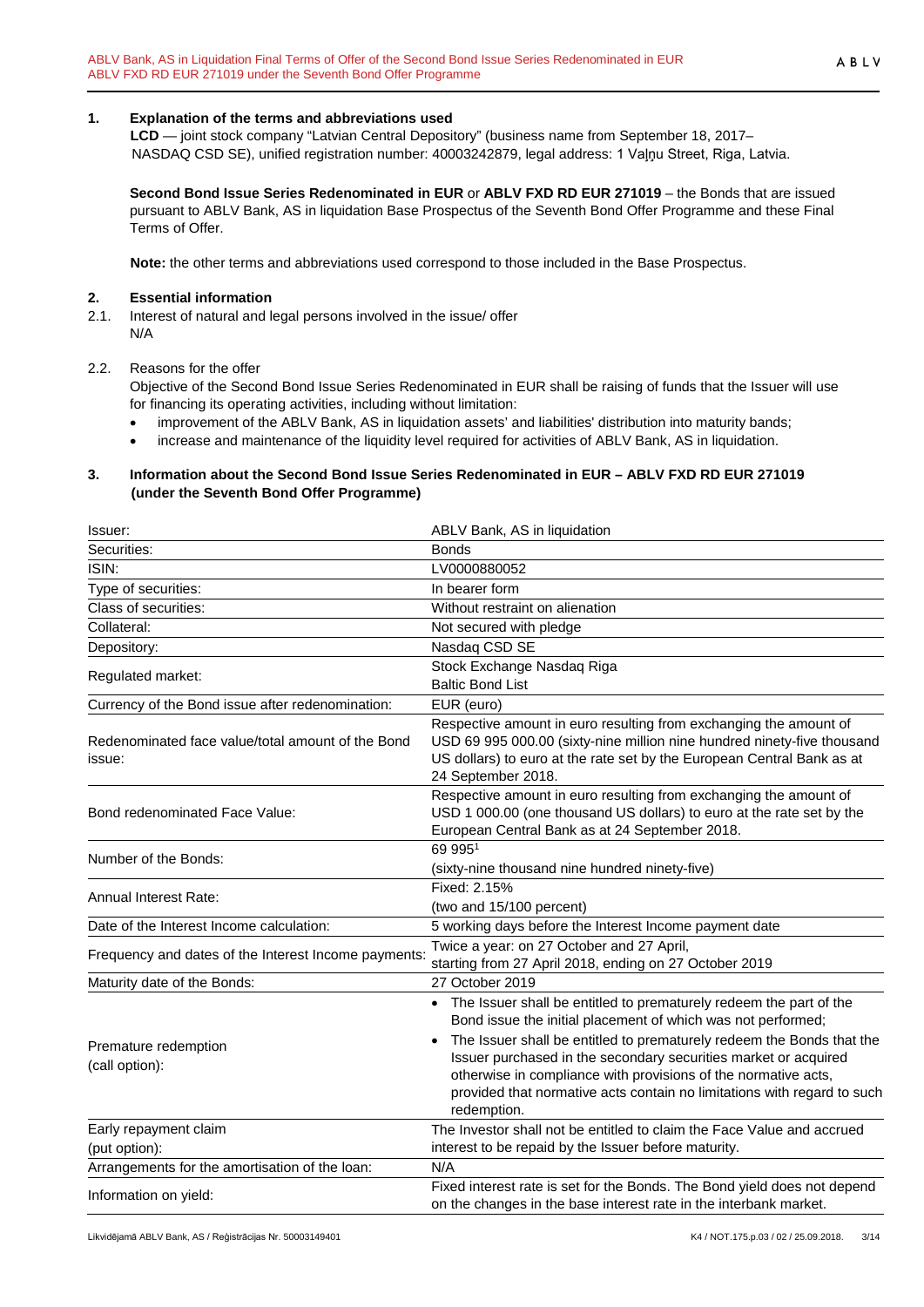| Yield calculation method:                | Pursuant to paragraph 6.9 of the Base Prospectus                                                                                                                                                                                                                                                                                                                                                                                                                                                                                                                                                                                                                    |
|------------------------------------------|---------------------------------------------------------------------------------------------------------------------------------------------------------------------------------------------------------------------------------------------------------------------------------------------------------------------------------------------------------------------------------------------------------------------------------------------------------------------------------------------------------------------------------------------------------------------------------------------------------------------------------------------------------------------|
| Representation of the Investors:         | Pursuant to paragraph 6.15 of the Base Prospectus                                                                                                                                                                                                                                                                                                                                                                                                                                                                                                                                                                                                                   |
| Decisions on the Bond issue:             | The Bonds are issued and public offering is performed pursuant to the<br>following decisions of ABLV Bank, AS in liquidation:<br>decision on the bond issue of the extraordinary meeting of<br>shareholders, dated 31 March 2017 (Minutes No. 1, paragraph 5.9);<br>decision of the Board on approving the Base Prospectus of the<br>Seventh Bond Offer Programme, dated 24 April 2017 (Minutes No.<br>$V-24$ , paragraph 1);<br>decision of the Board on the Base Prospectus of the Seventh Bond<br>$\bullet$<br>Offer Programme including recommendations of the Financial and<br>Capital Market Commission, dated 9 May 2017 (Minutes No. V-26,<br>paragraph 1); |
|                                          | decision of the Board on approval of ABLV Bank, AS in liquidation<br>$\bullet$<br>Final Terms of Offer of the Second Bond Issue Series RD EUR -<br>ABLV FXD RD EUR 271019 under the Seventh Bond Offer<br>Programme, dated 7 September 2017 (Minutes No. V-58,<br>paragraph 2).                                                                                                                                                                                                                                                                                                                                                                                     |
| Issue date:                              | 27 October 2017                                                                                                                                                                                                                                                                                                                                                                                                                                                                                                                                                                                                                                                     |
| Public offer start date:                 | Not later than on 15 September 2017, the information shall be published<br>at the Issuer's website www.ablv.com.<br>The public offer start date is 21 September 2017.                                                                                                                                                                                                                                                                                                                                                                                                                                                                                               |
| Public offer end date:                   | 23 October 2017                                                                                                                                                                                                                                                                                                                                                                                                                                                                                                                                                                                                                                                     |
| Decision on concluding the transactions: | Pursuant to paragraph 9.4 of the Base Prospectus, the decision on<br>concluding the transactions will be made on 26 October 2017.                                                                                                                                                                                                                                                                                                                                                                                                                                                                                                                                   |
| Settlement date:                         | 27 October 2017                                                                                                                                                                                                                                                                                                                                                                                                                                                                                                                                                                                                                                                     |

<sup>1</sup> Before the end of the public offer period, but not later than 4 (four) working days prior to the public offer end date, the Issuer may increase the Issue Series size. If amendments to the Final Terms are made, those shall be published in the same way as the Final Terms.

For the purposes of the Base Prospectus and these Final Terms, the Issuer shall be an institution that borrows funds by issuing the Bonds.

## <span id="page-3-0"></span>**4. Terms and conditions of the offer**

4.1. Initial placement process

The initial placement process is described in paragraphs 9.3 and 9.4 of the Base Prospectus.

The total redenominated amount of the Issue is equal to the respective amount in euro resulting from exchanging the amount of USD 69 995 000.00 (sixty-nine million nine hundred ninety-five thousand US dollars) to euro at the rate set by the European Central Bank as at 24 September 2018.

The public offer start date is 21 September 2017.

A representative of the Investment Company or the Investor itself, provided it has a financial instruments account opened with ABLV Bank, AS in liquidation, shall submit an order to the Issuer, using the sample form "Financial Instruments' Trade Order" appended hereto, on working days from 08:30 till 18:30. The order may also be submitted electronically, using a corresponding order form in ABLV Bank, AS in liquidation Internetbank.

The public offer end date shall be 23 October 2017. Orders shall be accepted by ABLV Bank, AS in liquidation till the end of the working day, i.e., 18:30, or electronically – till the end of the day, i.e., 23:59.

Information about the order submission can be obtained:

- by phone:  $+371\,6700\,2777$
- via e-mail: **ibas@ablv.com**

The orders submitted to the Issuer may not be altered or revoked.

4.2. A description of the possibility to reduce subscriptions and the manner for refunding excess amount paid by applicants N/A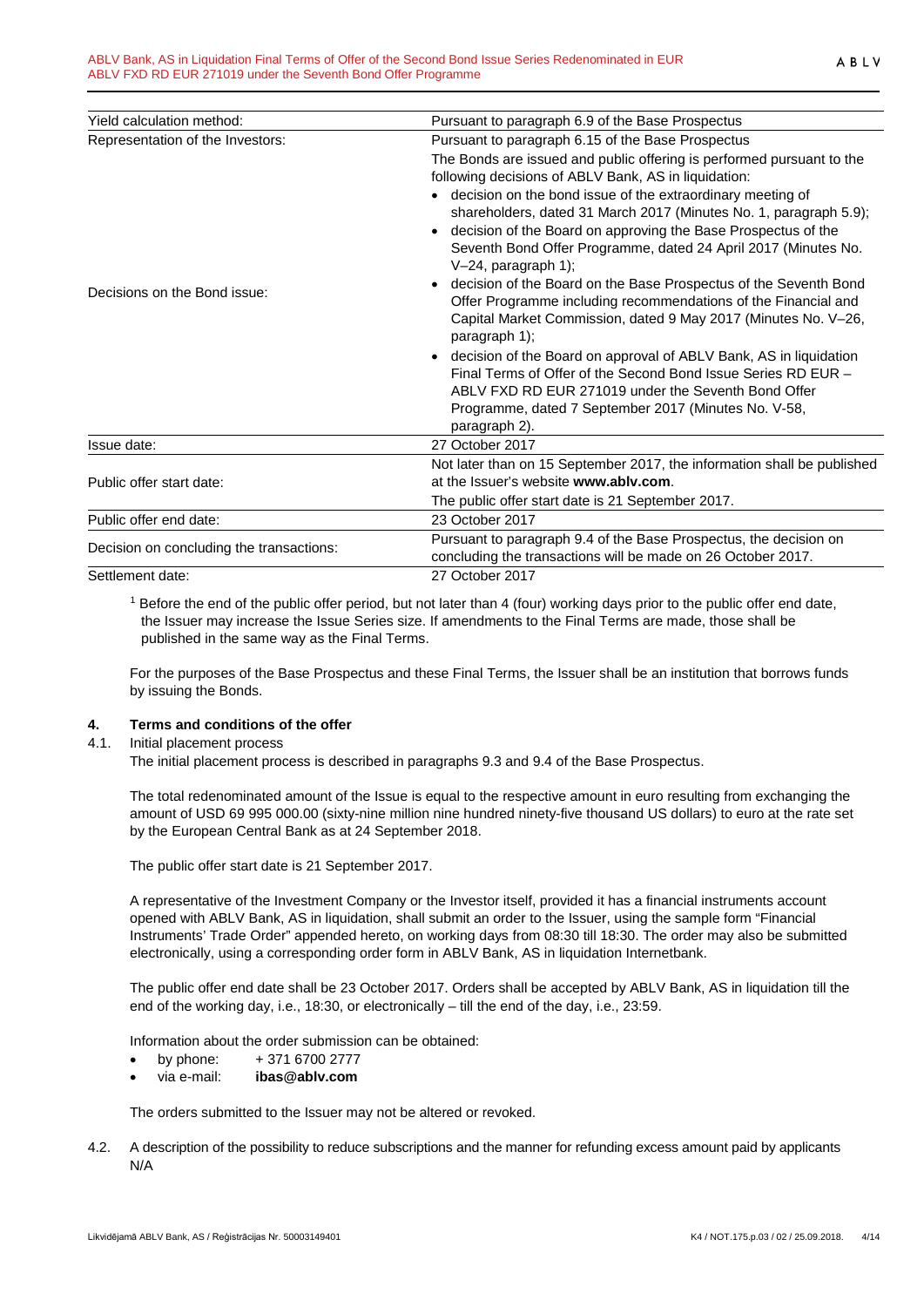### 4.3. Details of the minimum and/or maximum amount of application

Pursuant to paragraph 9.3 of the Base Prospectus, maximum number of the Bonds that a single Investor may apply for is not set. The Investor may not apply for purchasing less than 1 (one) Bond.

#### 4.4. Settlement process

- Within this Bond Issue Series, settlement under initial placement transactions shall be performed as follows:
- not applying the DVP principle, if agreed so by the underwriter and the Investor, or
- applying the DVP principle, regulated by the effective LCD rules.

If the transaction parties agree on not applying the DVP principle, the moment of the Bonds' delivery and the moment of payment may be different. The Investor shall ensure funds in the respective account on the day agreed upon by the transaction parties, whereas the Bonds shall be credited to the Investor's account on the day agreed upon by the transaction parties.

DVP shall be executed on the T+1 day, where "T" stands for the day of concluding the Bond purchase transaction, and "1" is the 1st (first) working day after the day of concluding the Bond purchase transaction.

The day of concluding the transaction shall be the day of making the decision on concluding the transaction – for this Series it is set to be 26 October 2017.

The settlement date shall be 27 October 2017.

4.5. Information about results

Pursuant to paragraph 9.6 of the Base Prospectus, information on the initial placement results will be published at the Issuer's website **www.ablv.com** within 10 (ten) working days after the public offer end date.

4.6. The procedure for the exercise of any right of pre-emption, the negotiability of subscription rights and the treatment of subscription rights not exercised. N/A

- <span id="page-4-0"></span>**5. Plan of securities distribution and allotment** 5.1. Offering the Bonds simultaneously in the markets of two or more countries N/A
- 5.2. Notification to applicants of the Bond amount allotted The Bank shall send a confirmation of the concluded transaction to the Investor, following the procedure set forth in ABLV Capital Markets, IBAS General Terms of Business. The General Terms of Business are available at the Issuer's website **[www.ablv.com](http://www.ablv.com/)**.

## <span id="page-4-1"></span>**6. Pricing**

6.1. Initial placement price of a Bond

Initial placement price of a Bond is set to be 100% of the Bond's face value. The Bond's redenominated face value is equal to the respective amount in euro resulting from exchanging the amount of USD 1 000.00 (one thousand US dollars) to euro at the rate set by the European Central Bank as at 24 September 2018.

6.2. Pricing method

ABLV Bank, AS in liquidation Board will determine the Bonds' price depending on the situation in secondary market of similar securities then present and, in particular, based on evaluation of the demand in the securities market and yield of comparable market instruments. The price determined by ABLV Bank, AS in liquidation for the Bond Issue Series shall be the same for all Investors and shall remain constant throughout the whole initial placement period.

6.3. Application of expenses and taxes

Purchasing the Bonds during the initial placement period, the Investor will have to transfer just set Bond sale price to the Issuer for each Bond unit being purchased.

Additional expenses under the transaction, which might include, without limitation, fees for account opening, for transaction conclusion and execution, may vary in different Investment Companies, and the Investor can find those out in the respective Investment Company engaged by the Investor in concluding the Bonds' purchase transaction as intermediary. ABLV Bank, AS in liquidation will not receive the said fees and payments charged by other Investment Companies and shall not be responsible for those additional expenses.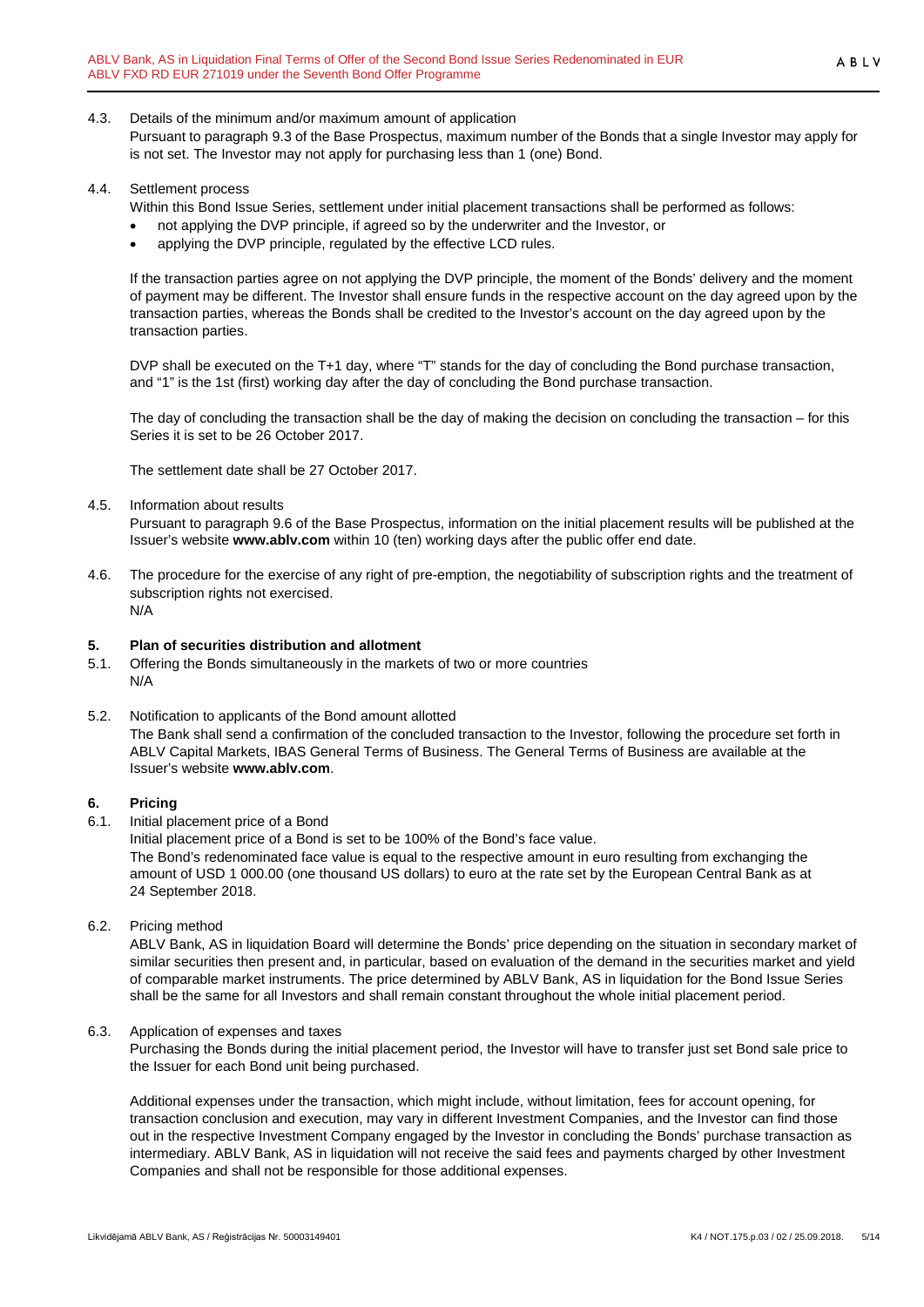The Issuer shall be responsible for withholding and payment of taxes in compliance with the procedures and amount stated in the Republic of Latvia normative acts. The Issuer shall not be responsible for payment of taxes where the Republic of Latvia normative acts do not stipulate the Issuer's duty to assess and withhold the tax amount before making Interest Income payments.

## <span id="page-5-0"></span>**7. Placing and Underwriting**

7.1. Offer coordinator N/A

## 7.2. Depository

Joint stock company Latvian Central Depository (business name from September 18, 2017 – NASDAQ CSD SE), legal address: 1 Vaļņu Street, Riga, Latvia.

- 7.3. Entities agreeing to underwrite the issue N/A
- 7.4. Time of reaching the underwriting agreement N/A

## <span id="page-5-1"></span>**8. Admission to regulated market and trading arrangements**

8.1. Term and conditions of admission to regulated market Pursuant to paragraph 10.1 of the Base Prospectus, application for admitting the Bonds to the regulated market will be prepared in accordance with the Stock Exchange requirements and submitted within 3 (three) months after the end of the initial placement at the latest.

# 8.2. Regulated market

Stock Exchange Nasdaq Riga, Baltic Bond List.

8.3. Entities which have a firm commitment to act as intermediaries in secondary trading, providing liquidity through bid and offer rates and description of the main terms of their commitment N/A

## <span id="page-5-2"></span>**9. Information about previous Bond Issue Series performed under the Programme**

- Two issues performed under ABLV Bank, AS in liquidation Second Offer Programme,
- Three issues performed under ABLV Bank, AS in liquidation Third Offer Programme,
- One issue performed under ABLV Bank, AS in liquidation Fourth Offer Programme,
- Five issues performed under ABLV Bank, AS in liquidation Fifth Offer Programme,
- Seven issues performed under ABLV Bank, AS in liquidation Sixth Offer Programme and
- Two issues performed under ABLV Bank, AS in liquidation Seventh Offer Programme
- have been included in the Baltic Bond List of the Stock Exchange Nasdaq Riga regulated markets.

Under ABLV Bank, AS in liquidation Seventh Offer Programme, there were two issues performed and included to securities lists of Nasdaq Riga regulated markets:

|                                | Straight coupon bonds in EUR                                                                                                                                                                                                                                                                    | Straight coupon bonds in EUR |
|--------------------------------|-------------------------------------------------------------------------------------------------------------------------------------------------------------------------------------------------------------------------------------------------------------------------------------------------|------------------------------|
| <b>ISIN</b>                    | LV0000880060                                                                                                                                                                                                                                                                                    | LV0000802288                 |
| <b>Issue size</b>              | The total issue size is equal to the<br>respective amount in euro resulting<br>from exchanging the amount of<br>USD 71 867 000.00 (seventy-one<br>million eight hundred sixty-seven<br>thousand US dollars) to euro at the<br>rate set by the European Central<br>Bank as at 24 September 2018. | EUR 20 000 000,00            |
| Issue name                     | ABLV FXD RD EUR 030719                                                                                                                                                                                                                                                                          | ABLV FXD EUR 030719          |
| Coupon rate (p.a.)             | Fixed: 2.25%                                                                                                                                                                                                                                                                                    | Fixed: 0.75%                 |
| Current interest income period | $03.07.2017 - 02.01.2018$                                                                                                                                                                                                                                                                       | $03.07.2017 - 02.01.2018$    |
| Issue date                     | 03.07.2017                                                                                                                                                                                                                                                                                      | 03.07.2017                   |
| Maturity date                  | 03.07.2019                                                                                                                                                                                                                                                                                      | 03.07.2019                   |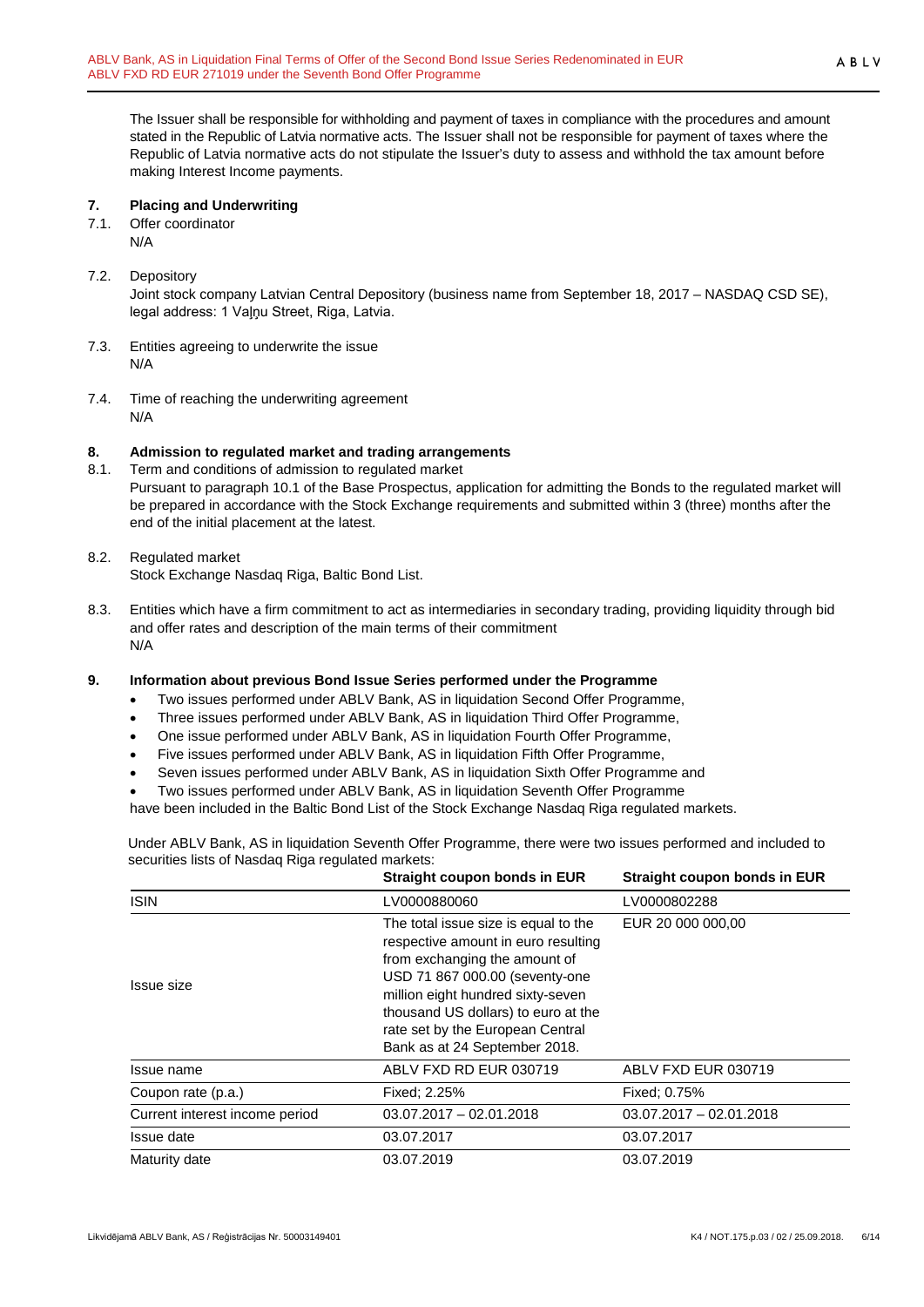Simultaneously with the Second Bond Issue Series RD EUR, the following public offering is performed under the Seventh Bond Offer Programme:

- Second Bond Issue Series in EUR ABLV FXD EUR 271019– straight 2-year bonds;
- Third Bond Issue Series in EUR ABLV SUB EUR 271027 subordinated bonds.

The Investors can find the information about issues performed under the Second, Third, Fourth, Fifth, Sixth and Seventh Offer Programmes and their Final Terms at ABLV Bank, AS in liquidation website **[www.ablv.com](http://www.ablv.com/)**.

#### <span id="page-6-0"></span>**10. Additional information**

- 10.1. Advisors connected with the Bond issue N/A
- 10.2. Information about the Bond issue provided by third parties N/A
- 10.3. Credit ratings assigned to the Bonds N/A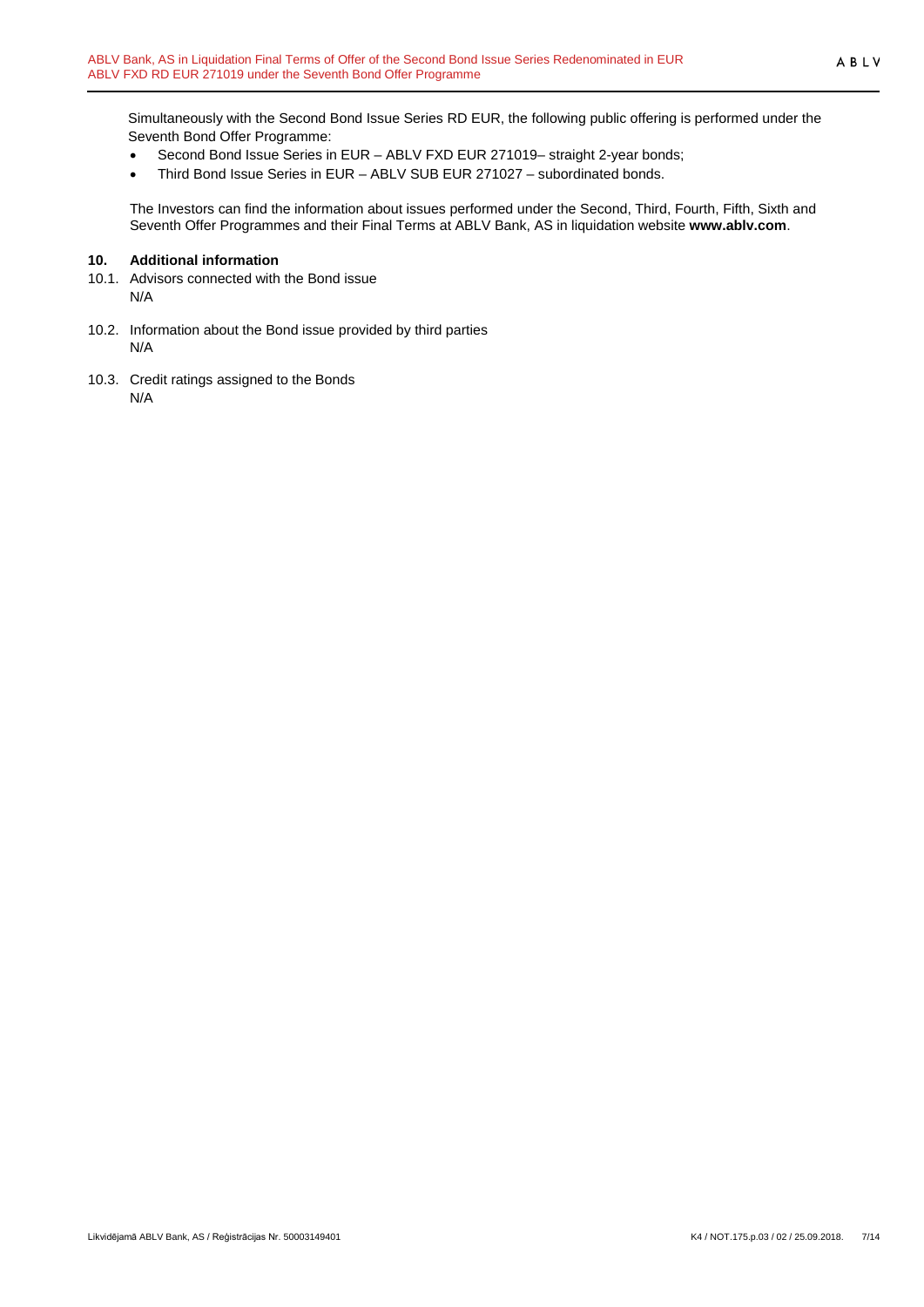The Final Terms were approved at the session of the Liquidation Committee of ABLV Bank, AS in liquidation on 20 August 2018.

| Name, surname      | <b>Position held</b> | <b>Signature</b> |  |
|--------------------|----------------------|------------------|--|
| Arvīds Kostomārovs | Liquidator           |                  |  |
| Elvijs Vēbers      | Liquidator           |                  |  |
| Andris Kovalčuks   | Liquidator           |                  |  |
| Eva Berlaus        | Liquidator           |                  |  |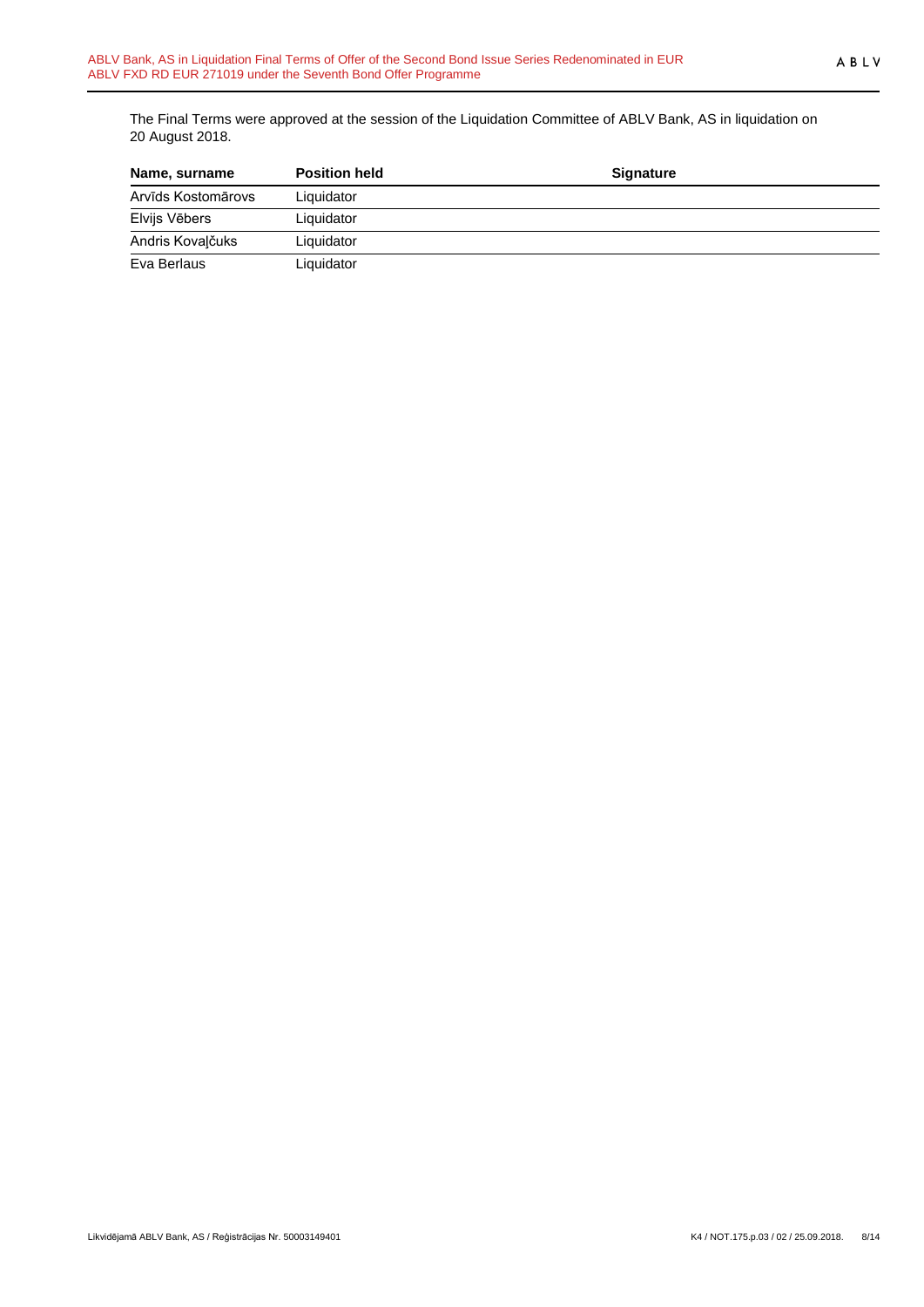Appendix 1

#### **Section A. Introduction and warnings**

The summary shall be deemed the introduction of the Base Prospectus.

Any decision on investing in the Bonds shall be based on the Investor's judgement on the whole Base Prospectus and the respective Final Terms of the Bond issue.

Should any claim be lodged to a court regarding the information provided in the Base Prospectus, if necessary, the Investor lodging the claim to a court in accordance with normative acts of the respective member state shall cover the

A.1 costs of translating the Base Prospectus before the proceedings are initiated. The persons responsible for the information provided in the Base Prospectus, including persons that translated the same and applied for its notification, may be held civilly liable only where the summary is misleading, inaccurate, or inconsistent with other sections of the Base Prospectus, or fails to provide the most essential information that would aid the Investors when considering whether to invest in the Bonds.

 $A.2 N/A$ 

#### **Section B. Issuer**

| B.1  | Legal and commercial<br>name of the Issuer                                                                                                    | ABLV Bank, AS in liquidation.                                                                                                                                                                                                                                                                                                            |
|------|-----------------------------------------------------------------------------------------------------------------------------------------------|------------------------------------------------------------------------------------------------------------------------------------------------------------------------------------------------------------------------------------------------------------------------------------------------------------------------------------------|
| B.2  | The domicile and<br>legal form of the<br>Issuer, the legislation<br>under which the<br>Issuer operates and<br>its country of<br>incorporation | ABLV Bank, AS in liquidation is a joint stock company registered in the Republic of Latvia, which<br>carries out its operations in accordance with the Republic of Latvia legal acts, the European<br>Union normative acts, and the issued licence that allows rendering all financial services stated in<br>the Credit Institution Law. |
|      | $B.3 - B.4.a$                                                                                                                                 | N/A                                                                                                                                                                                                                                                                                                                                      |
| B.4b | Description of any<br>known trends<br>affecting the Issuer<br>and the industries in<br>which it operates                                      | As at the day of producing the Final Terms, there is no information on any detected trends,<br>events, claims, or obligations that might have significant negative effect on further operations of<br>ABLV Bank, AS in liquidation or the Republic of Latvia credit institution sector.                                                  |
|      |                                                                                                                                               | The information provided in the table below completely matches that presented in                                                                                                                                                                                                                                                         |

The information provided in the table below completely matches that presented in ABLV Bank, AS in liquidation consolidated report for the first half of 2017.

|            |                                       |    | Nº Company                                             | Country<br>of<br>incorpo-<br>ration | <b>Registration</b><br>number | <b>Business profile</b>   | Share in<br>capital<br>(%) | Share in<br>the the entity's<br>entity's capital with<br>voting<br>rights (%) |
|------------|---------------------------------------|----|--------------------------------------------------------|-------------------------------------|-------------------------------|---------------------------|----------------------------|-------------------------------------------------------------------------------|
|            |                                       |    | ABLV Bank, AS                                          | LV                                  | 50003149401                   | <b>Financial services</b> | 100                        | 100                                                                           |
|            |                                       | 2. | ABLV Bank Luxembourg, S.A.                             | LU                                  | B 162048                      | <b>Financial services</b> | 100                        | 100                                                                           |
|            |                                       | 3. | <b>ABLV Consulting Services, AS</b>                    | LV                                  | 40003540368                   | Consulting<br>services    | 100                        | 100                                                                           |
| <b>B.5</b> | Issuer's position within<br>the group | 4. | <b>ABLV Advisory Services, SIA</b>                     | LV                                  | 40103964811                   | Consulting<br>services    | 100                        | 100                                                                           |
|            |                                       | 5. | <b>ABLV Corporate Services</b><br>Holding Company, SIA | LV                                  | 40103799987                   | Holding company           | 100                        | 100                                                                           |
|            |                                       | 6. | ABLV Corporate Services, SIA                           | LV                                  | 40103283479                   | Consulting<br>services    | 100                        | 100                                                                           |
|            |                                       | 7. | ABLV Corporate Services, LTD                           | <b>CY</b>                           | HE273600                      | Consulting<br>services    | 100                        | 100                                                                           |
|            |                                       | 8. | ABLV Corporate Finance, SIA                            | LV                                  | 40203042916                   | Consulting<br>services    | 100                        | 100                                                                           |
|            |                                       | 9. | <b>ABLV Capital Markets, IBAS</b>                      | LV                                  | 40003814705                   | <b>Financial services</b> | 90                         | 100                                                                           |
|            |                                       |    | 10. ABLV Capital Markets USA LLC <sup>1</sup> US       |                                     | 6399457                       | <b>Financial services</b> | 90                         | 100                                                                           |
|            |                                       |    | 11. ABLV Asset Management, IPAS LV                     |                                     | 40003814724                   | <b>Financial services</b> | 90                         | 100                                                                           |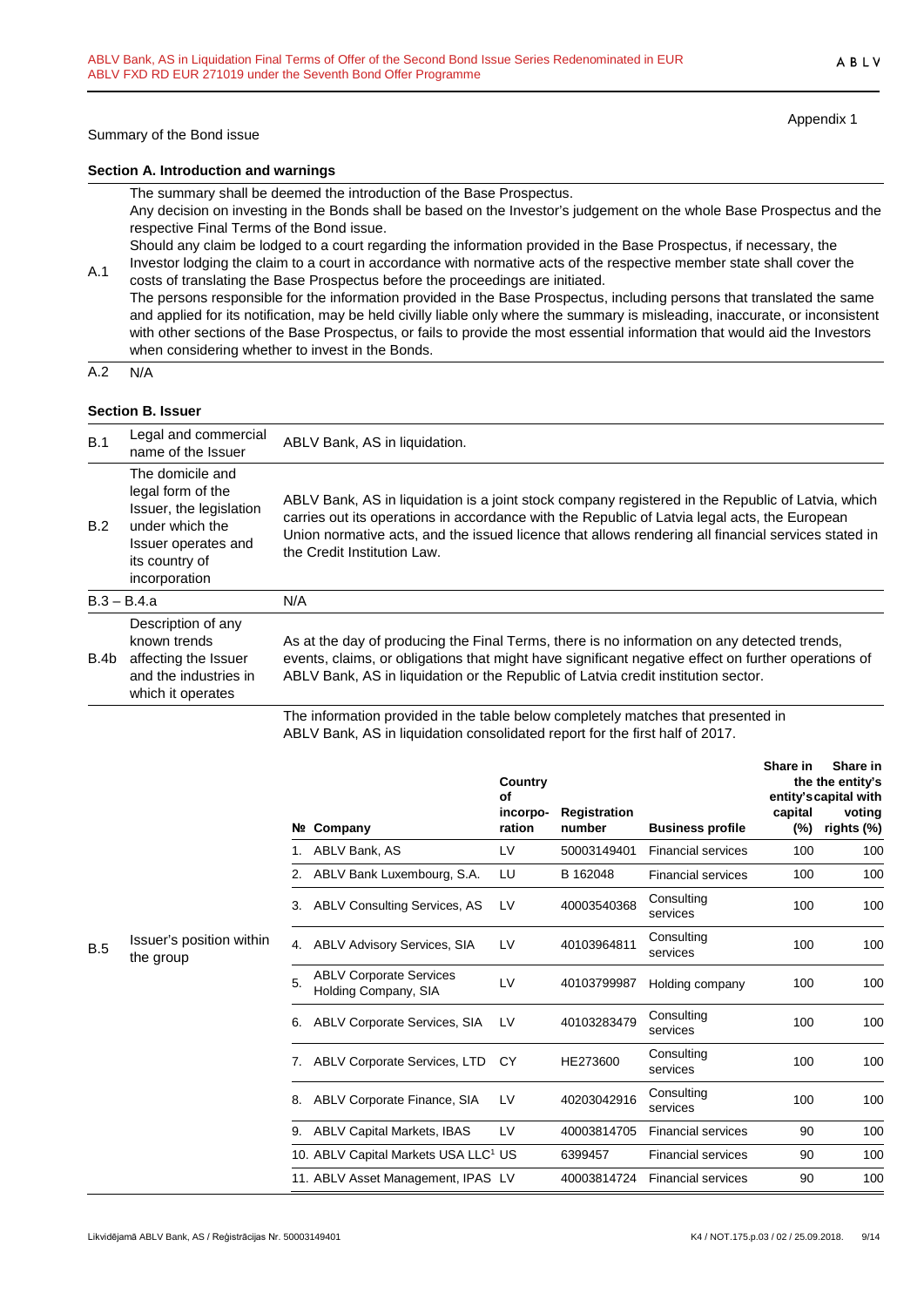|                                | Country<br>οf      |                        |                                                                    | Share in          | Share in<br>the the entity's<br>entity's capital with |
|--------------------------------|--------------------|------------------------|--------------------------------------------------------------------|-------------------|-------------------------------------------------------|
| Nº Company                     | incorpo-<br>ration | Registration<br>number | <b>Business profile</b>                                            | capital<br>$(\%)$ | voting<br>rights (%)                                  |
| 12. PEM, SIA                   | LV                 | 40103286757            | Investment<br>project<br>management                                | 51                | 51                                                    |
| 13. PEM 1, SIA                 | LV                 | 40103551353            | Wholesale trade<br>services of other<br>machinery and<br>equipment | 51                | 51                                                    |
| 14. New Hanza Capital, AS      | LV                 | 50003831571            | Holding company                                                    | 88                | 88                                                    |
| 15. NHC 1, SIA                 | LV                 | 50103247681            | Investments in<br>real estate                                      | 88                | 88                                                    |
| 16. NHC 2, SIA                 | LV                 | 40103963977            | Investments in<br>real estate                                      | 88                | 88                                                    |
| 17. NHC 3, SIA                 | LV                 | 50103994841            | Investments in<br>real estate                                      | 88                | 88                                                    |
| 18. NHC 4, SIA                 | LV                 | 40203032424            | Investments in<br>real estate                                      | 88                | 88                                                    |
| 19. NHC 5, SIA                 | LV                 | 50203032411            | Investments in<br>real estate                                      | 88                | 88                                                    |
| 20. NHC 6, SIA                 | LV                 | 40203032439            | Investments in<br>real estate                                      | 88                | 88                                                    |
| 21. Pillar, SIA                | LV                 | 40103554468            | Holding company                                                    | 100               | 100                                                   |
| 22. Pillar Holding Company, KS | LV                 | 40103260921            | Holding company                                                    | 100               | 100                                                   |
| 23. Pillar 3, SIA              | LV                 | 40103193067            | Real estate<br>transactions                                        | 100               | 100                                                   |
| 24. Pillar 4 & 6, SIA          | LV                 | 40103210494            | Real estate<br>transactions                                        | 100               | 100                                                   |
| 25. Pillar 7 & 8, SIA          | LV                 | 40103240484            | Real estate<br>transactions                                        | 100               | 100                                                   |
| 26. Pillar 9, SIA              | LV                 | 40103241210            | Real estate<br>transactions                                        | 100               | 100                                                   |
| 27. Pillar 11, SIA             | LV                 | 40103258310            | Real estate<br>transactions                                        | 100               | 100                                                   |
| 28. Pillar 2, 12 & 14, SIA     | LV                 | 50103313991            | Real estate<br>transactions                                        | 100               | 100                                                   |
| 29. Pillar 18, SIA             | LV                 | 40103492079            | Real estate<br>transactions                                        | 100               | 100                                                   |
| 30. Pillar 19, SIA             | LV                 | 40103766952            | Real estate<br>transactions                                        | 100               | 100                                                   |
| 31. Pillar 20, SIA             | LV                 | 40103903056            | Real estate<br>transactions                                        | 100               | 100                                                   |
| 32. Pillar 21, SIA             | LV                 | 40103929286            | Real estate<br>transactions                                        | 100               | 100                                                   |
| 33. Pillar 22, SIA             | LV                 | 50103966301            | Real estate<br>transactions                                        | 100               | 100                                                   |
| 34. Pillar Management, SIA     | LV                 | 40103193211            | Real estate<br>management and<br>administration                    | 100               | 100                                                   |
| 35. Pillar RE Services, SIA    | LV                 | 40103731804            | Parking<br>management                                              | 100               | 100                                                   |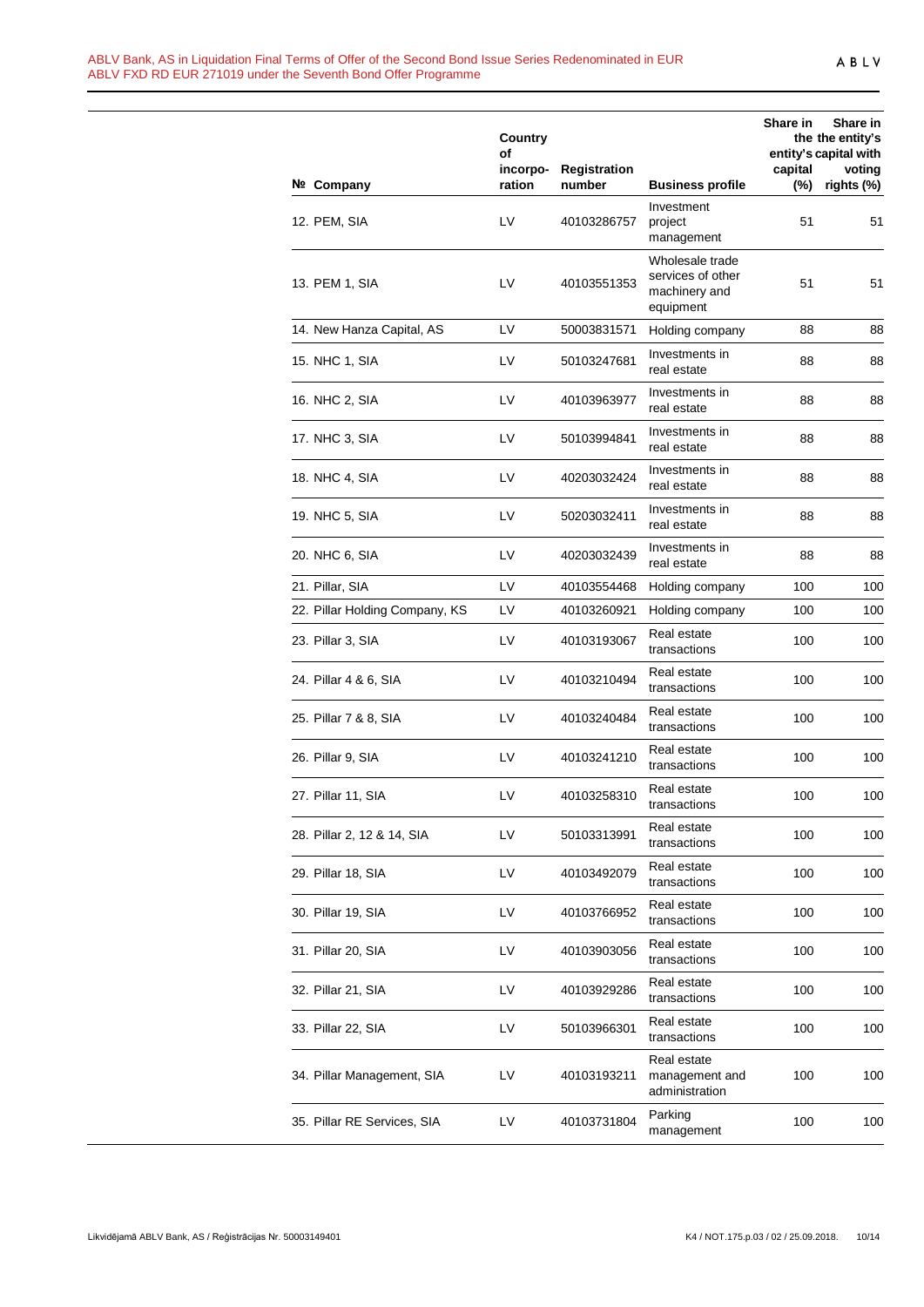|             |                                                                     | Nº Company                                                                                                                                                                                                                                                                | Country<br>οf<br>incorpo-<br>ration | Registration<br>number | <b>Business profile</b>                                        | Share in<br>capital<br>$(\%)$ | Share in<br>the the entity's<br>entity's capital with<br>voting<br>rights (%) |
|-------------|---------------------------------------------------------------------|---------------------------------------------------------------------------------------------------------------------------------------------------------------------------------------------------------------------------------------------------------------------------|-------------------------------------|------------------------|----------------------------------------------------------------|-------------------------------|-------------------------------------------------------------------------------|
|             |                                                                     | 36 Pillar Contractor, SIA                                                                                                                                                                                                                                                 | LV                                  | 40103929498            | Management and<br>coordination of<br>construction<br>processes | 100                           | 100                                                                           |
|             |                                                                     | 37. Pillar Architekten, SIA                                                                                                                                                                                                                                               | LV                                  | 40103437217            | Designing and<br>designers<br>supervision                      | 100                           | 100                                                                           |
|             |                                                                     | 38. Pillar Development, SIA                                                                                                                                                                                                                                               | LV                                  | 40103222826            | Infrastructure<br>maintenance                                  | 100                           | 100                                                                           |
|             |                                                                     | 39. Pillar Utilities, SIA                                                                                                                                                                                                                                                 | LV                                  | 40103693339            | Infrastructure<br>management                                   | 100                           | 100                                                                           |
|             |                                                                     | 40. Hanzas Dārzs, SIA                                                                                                                                                                                                                                                     | LV                                  | 40203078059            | Territory<br>management                                        | 100                           | 100                                                                           |
|             |                                                                     | 41. ABLV Building Complex, SIA                                                                                                                                                                                                                                            | LV                                  | 40203037667            | Investments in<br>real estate                                  | 100                           | 100                                                                           |
|             |                                                                     | <sup>1</sup> subsidiary company is registered, but licence for rendering investment services has not been received<br>yet, as well as payment of paid-in share capital has not been made, that being compliant with the<br>registration country legislative requirements. |                                     |                        |                                                                |                               |                                                                               |
| $B.6 - B.8$ |                                                                     | N/A                                                                                                                                                                                                                                                                       |                                     |                        |                                                                |                               |                                                                               |
| <b>B.9</b>  | Profit forecast and<br>assessment                                   | ABLV Bank, AS in liquidation made no profit forecasts for the following periods of operations.                                                                                                                                                                            |                                     |                        |                                                                |                               |                                                                               |
| <b>B.10</b> | Reservations in the<br>audit report on the<br>financial information | ABLV Bank, AS in liquidation audited financial report for the year 2016 contains no<br>reservations.                                                                                                                                                                      |                                     |                        |                                                                |                               |                                                                               |
| <b>B.11</b> |                                                                     | N/A                                                                                                                                                                                                                                                                       |                                     |                        |                                                                |                               |                                                                               |
|             |                                                                     | <b>Performance indicators</b>                                                                                                                                                                                                                                             |                                     |                        | 2015                                                           |                               | 2016                                                                          |
|             |                                                                     | <b>Financial indicators, EUR'000</b>                                                                                                                                                                                                                                      |                                     |                        |                                                                |                               |                                                                               |
|             |                                                                     | Operating income                                                                                                                                                                                                                                                          |                                     |                        | 126 319                                                        |                               | 141 875                                                                       |
|             |                                                                     | Operating expense                                                                                                                                                                                                                                                         |                                     |                        | 51 933                                                         |                               | 59 914                                                                        |
|             | Soloctod bietorical kov                                             | Profit or loss before taxes                                                                                                                                                                                                                                               |                                     |                        | 74 563                                                         |                               | 81 961                                                                        |
|             |                                                                     |                                                                                                                                                                                                                                                                           |                                     |                        |                                                                |                               |                                                                               |

B.12 and any changes to it Selected historical key financial information since the date of the last published audited financial reports **Balance sheet data, EUR'000** Assets 4928 121 3 849 586 Deposits 3 793 192 2 901 824 Loans 873 499 1 012 146 Shareholders' equity 281 453 321 802

ABLV Bank, AS in liquidation forecasts contain no adverse changes since the date of its last published audited financial report.

There are no significant changes in the financial or trading position of ABLV Bank, AS in liquidation detected subsequent to the period covered by the historical financial information.

| <b>B.13</b> | Events particular to the<br>Issuer which are to a<br>material extent relevant<br>to the evaluation of the<br>Issuer's solvency | Recently there were no detected events particular to ABLV Bank, AS in liquidation which are to<br>a material extent relevant to the evaluation of the Issuer's solvency. |
|-------------|--------------------------------------------------------------------------------------------------------------------------------|--------------------------------------------------------------------------------------------------------------------------------------------------------------------------|
| <b>B.14</b> | Issuer's dependence<br>on other entities within<br>the group                                                                   | ABLV Bank, AS in liquidation is not dependent upon other entities within the group of<br>ABLV Bank, AS in liquidation.                                                   |
| <b>B.15</b> | Issuer's principal<br>activities                                                                                               | ABLV Bank, AS in liquidation principal activities are rendering of financial services.                                                                                   |
| <b>B.16</b> | Control over the Issuer                                                                                                        | As at the moment of the Prospectus approval, no shareholder controls the Issuer.                                                                                         |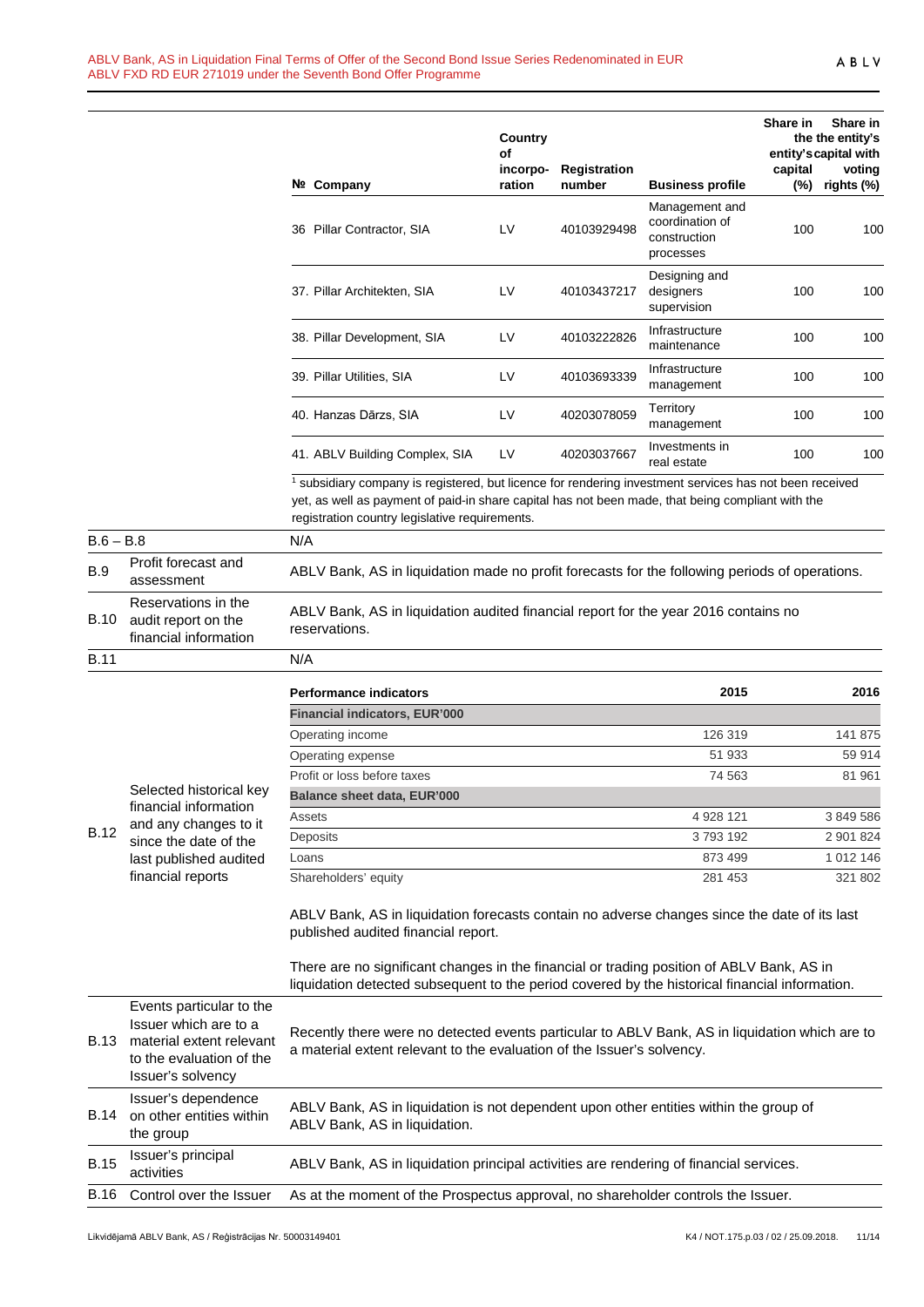|             | B.17 Credit ratings                                                                                                                                                        | No credit ratings are assigned to ABLV Bank, AS in liquidation by credit rating agencies<br>registered and/or certified according to Regulation No 1060/2009 on credit rating agencies.                                                                                                      |
|-------------|----------------------------------------------------------------------------------------------------------------------------------------------------------------------------|----------------------------------------------------------------------------------------------------------------------------------------------------------------------------------------------------------------------------------------------------------------------------------------------|
|             | B.18 – B.50                                                                                                                                                                | N/A                                                                                                                                                                                                                                                                                          |
|             | <b>Section C. Securities</b>                                                                                                                                               |                                                                                                                                                                                                                                                                                              |
| C.1         | <b>Bond details</b>                                                                                                                                                        | Bonds issued under the Second Bond Issue Series Redenominated in EUR -<br>ABLV FXD RD EUR 271019 (ISIN LV0000880052) are dematerialized bearer securities without<br>restraint on alienation.                                                                                                |
| C.2         | Currency of the<br>Bond issue                                                                                                                                              | EUR (euro).                                                                                                                                                                                                                                                                                  |
| $C.3 - C.4$ |                                                                                                                                                                            | N/A                                                                                                                                                                                                                                                                                          |
| C.5         | Restrictions on the<br>free transferability of<br>the Bonds                                                                                                                | The Bonds are freely transferrable securities that represent the Issuer's debt to the Bondholders<br>without additional collateral. The Bonds are dematerialized bearer securities without restraint on<br>alienation - transferrable securities.                                            |
| C.6 – C.7   |                                                                                                                                                                            | N/A                                                                                                                                                                                                                                                                                          |
|             |                                                                                                                                                                            | Division of the Bonds into categories<br>The Bonds are not supposed to be divided into categories. Pursuant to these Final Terms,<br>straight Bonds are supposed to be issued.                                                                                                               |
|             |                                                                                                                                                                            | Limitations to the rights attached to the Bonds<br>The Bonds are freely transferrable securities without restraint on their alienation.                                                                                                                                                      |
|             |                                                                                                                                                                            | <b>Interest Rate</b><br>The Annual Interest Rate is fixed, and it is equal to 2.15% (p.a.).                                                                                                                                                                                                  |
| C.8,<br>C.9 | Rights attached to<br>the Bonds                                                                                                                                            | The date from which interest becomes payable and the due dates for interest<br>The Interest Income shall be accrued starting from 27 October 2017. The Interest Income shall<br>be paid twice a year: on 27 October and 27 April, starting from 27 April 2018, ending on<br>27 October 2019. |
|             |                                                                                                                                                                            | Bond maturity date and repayment procedures<br>The Investor shall receive the Bond Face Value as a lump-sum payment on 27 October 2019.                                                                                                                                                      |
|             |                                                                                                                                                                            | Bond yield<br>Fixed rate is applied to the Bonds, and therefore the yield does not change.                                                                                                                                                                                                   |
|             |                                                                                                                                                                            | Representatives of debt security holders<br>Holders of the debt securities may freely determine representatives for exercising the rights<br>attached to the Bonds.                                                                                                                          |
| C.10        |                                                                                                                                                                            | N/A                                                                                                                                                                                                                                                                                          |
| C.11        | Admission of the Bonds<br>The Bonds are supposed to be admitted to the regulated market - Baltic Bond List of Nasdaq<br>to the<br>Riga Stock Exchange.<br>regulated market |                                                                                                                                                                                                                                                                                              |
| C.12        | Minimum face value<br>Pursuant to paragraph 9.3 of the Base Prospectus, the Investor may not apply for purchasing<br>less than 1 (one) Bond.<br>of the issue               |                                                                                                                                                                                                                                                                                              |
|             | $C.13 - C.22$                                                                                                                                                              | N/A                                                                                                                                                                                                                                                                                          |
|             |                                                                                                                                                                            |                                                                                                                                                                                                                                                                                              |

# **Section D. Risks**

| D.1 |                                     | N/A<br>In carrying out its operating activities, ABLV Bank, AS in liquidation is subject to various risks.<br>Most significant risks that may decrease the Issuer's ability to perform its obligations.          |  |  |
|-----|-------------------------------------|------------------------------------------------------------------------------------------------------------------------------------------------------------------------------------------------------------------|--|--|
|     | Key information<br>on the key risks |                                                                                                                                                                                                                  |  |  |
| D.2 |                                     | Credit risk<br>Credit risk is exposure to potential losses in case of ABLV Bank, AS in liquidation<br>counterparty or debtor being unable to pay the contractual obligations to ABLV Bank, AS<br>in liquidation. |  |  |
|     |                                     | Liquidity risk<br>2.<br>Liquidity is ABLV Bank, AS in liquidation ability to maintain or ensure sufficient cash flow                                                                                             |  |  |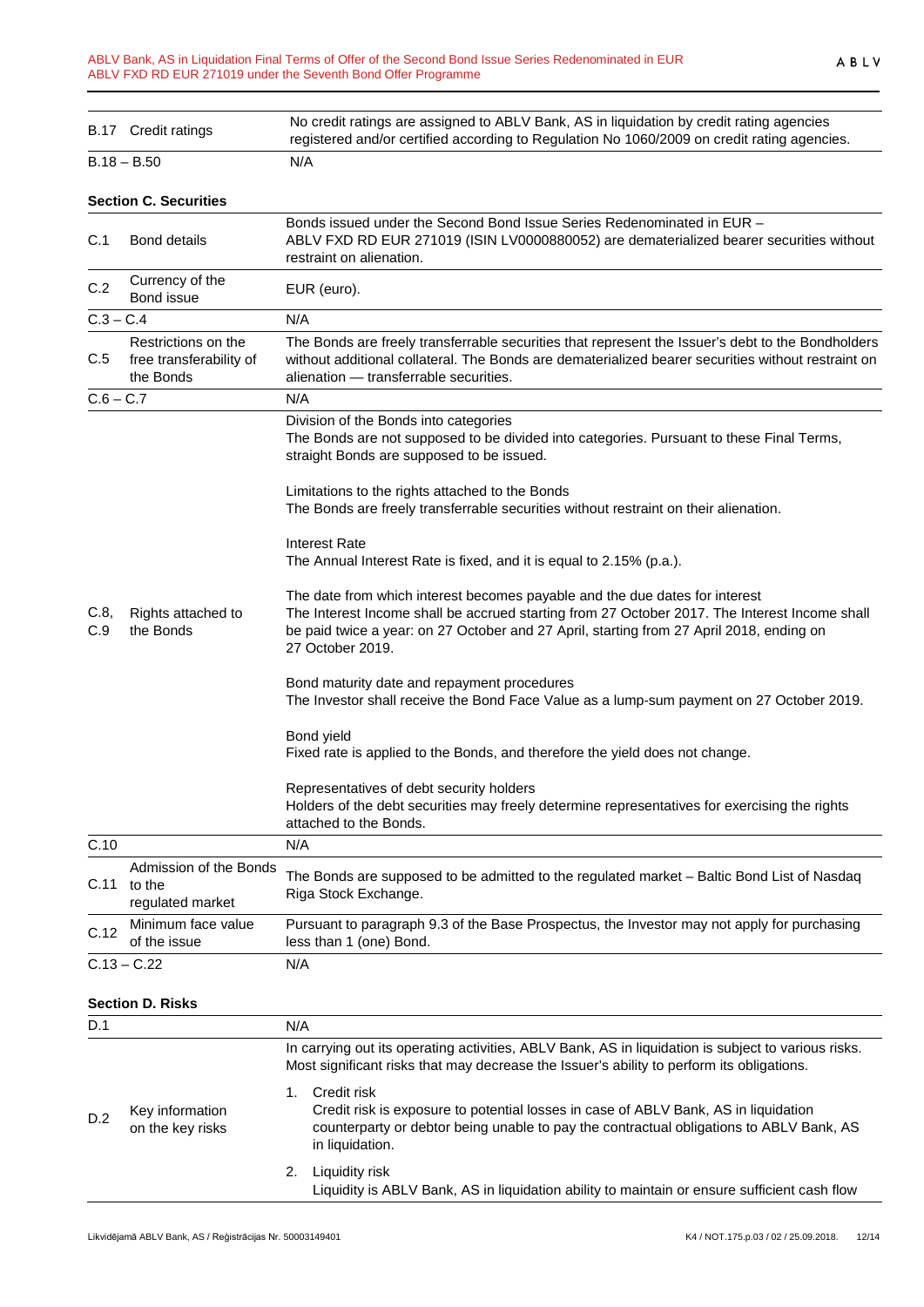to meet the expected (everyday) or sudden (critical) need for the same in order to provide financing for asset growth or discharge the financial obligations in a due time. This means the ability to turn assets into cash with minimal loss or ensure reasonably priced credit facilities.

|              |                                                   |     | 3. Currency exchange rate fluctuation risk<br>ABLV Bank, AS in liquidation is exposed to negative effects of fluctuations in the foreign<br>currency exchange rates on its financial position and cash flow.                                                                                                                                                                                                                                                                                        |
|--------------|---------------------------------------------------|-----|-----------------------------------------------------------------------------------------------------------------------------------------------------------------------------------------------------------------------------------------------------------------------------------------------------------------------------------------------------------------------------------------------------------------------------------------------------------------------------------------------------|
|              |                                                   |     | 4. Interest rate risk<br>Interest rate risk represents the adverse effect of the market interest rate fluctuations on<br>ABLV Bank, AS in liquidation financial position.                                                                                                                                                                                                                                                                                                                           |
|              |                                                   | 5.  | Non-financial risks<br>During the course of its operations, ABLV Bank, AS in liquidation encounters also non-<br>financial risks (including operational risk, reputational risk, etc.) with exposure to sudden<br>loss. The cause of such risks may be, for instance, clerical errors or fraud, break-downs in<br>information systems, insufficient internal control and procedures, etc.                                                                                                           |
|              |                                                   |     | 6. Competition risk<br>As at the end of 2016, 86% of total deposits with ABLV Bank, AS in liquidation were the<br>deposits placed by foreign clients. Consequently, operations of the Issuer are only partly<br>subject to competition risk in the local market.                                                                                                                                                                                                                                    |
|              |                                                   |     | 7. Legal risk (incl. tax)<br>The risk related to amendments in laws, regulations, and other legal acts, or to<br>implementation of new legal acts, which may result in reorientation of the Issuer's<br>activities or abandonment of particular lines of the Issuer's financial activities. This may<br>have consequent negative impact on the Issuer's earning capacity and stability.                                                                                                             |
|              |                                                   |     | Risk factors associated with the Bond issue:                                                                                                                                                                                                                                                                                                                                                                                                                                                        |
|              |                                                   |     | 1. Liquidity risk<br>Listing of the Bonds in the Stock Exchange Nasdaq Riga Bond List does not guarantee<br>liquidity of the Bonds, and therefore the Investor should assess potential risk of limited<br>possibilities of selling the Bonds in the secondary market due to insufficient interest of<br>other market players. If there is no sufficient interest in the secondary market (liquidity<br>shortfall), it may be difficult for the Investor to sell the Bonds at adequate market price. |
| D.3          | Information on the risks<br>specific to the Bonds | 2.  | Price risk<br>Price of the Bonds in the secondary market may fluctuate in accordance with the<br>Investors' interest, which can be affected by macroeconomic processes, events<br>concerning one or several Investors, and also, inter alia, events concerning the Issuer.<br>The Investors' opportunities of gaining profit may vary accordingly from time to time.                                                                                                                                |
|              |                                                   | 3.  | Legal risk (incl. tax)<br>The risk related to amendments in legislation, regulations and other legal acts, or to<br>implementation of new legal acts, which may cause additional expenses or reduce return<br>on investment. This risk also covers possible changes in applicable tax assessment and<br>withholding procedures.                                                                                                                                                                     |
| $D.4 - D.6$  |                                                   | N/A |                                                                                                                                                                                                                                                                                                                                                                                                                                                                                                     |
|              | <b>Section E. Offer</b>                           |     |                                                                                                                                                                                                                                                                                                                                                                                                                                                                                                     |
| $E.1 - E.2a$ |                                                   | N/A |                                                                                                                                                                                                                                                                                                                                                                                                                                                                                                     |
| E.2b         | Reasons for the<br>Bond offer                     |     | Objective of offering the Bond Issue Series shall be raising of funds that the Issuer will use for<br>financing its operating activities, including without limitation:<br>improvement of the ABLV Bank, AS in liquidation assets' and liabilities' distribution into                                                                                                                                                                                                                               |
|              |                                                   |     | maturity bands;<br>increase and maintenance of the liquidity level required for activities of ABLV Bank, AS in<br>liquidation.                                                                                                                                                                                                                                                                                                                                                                      |
|              | Terms and                                         |     | The total redenominated amount of the issue is equal to the respective amount in euro resulting<br>from exchanging the amount of USD 69 995 000.00 (sixty-nine million nine hundred ninety-five                                                                                                                                                                                                                                                                                                     |

thousand US dollars) to euro at the rate set by the European Central Bank as at

conditions of the

E.3